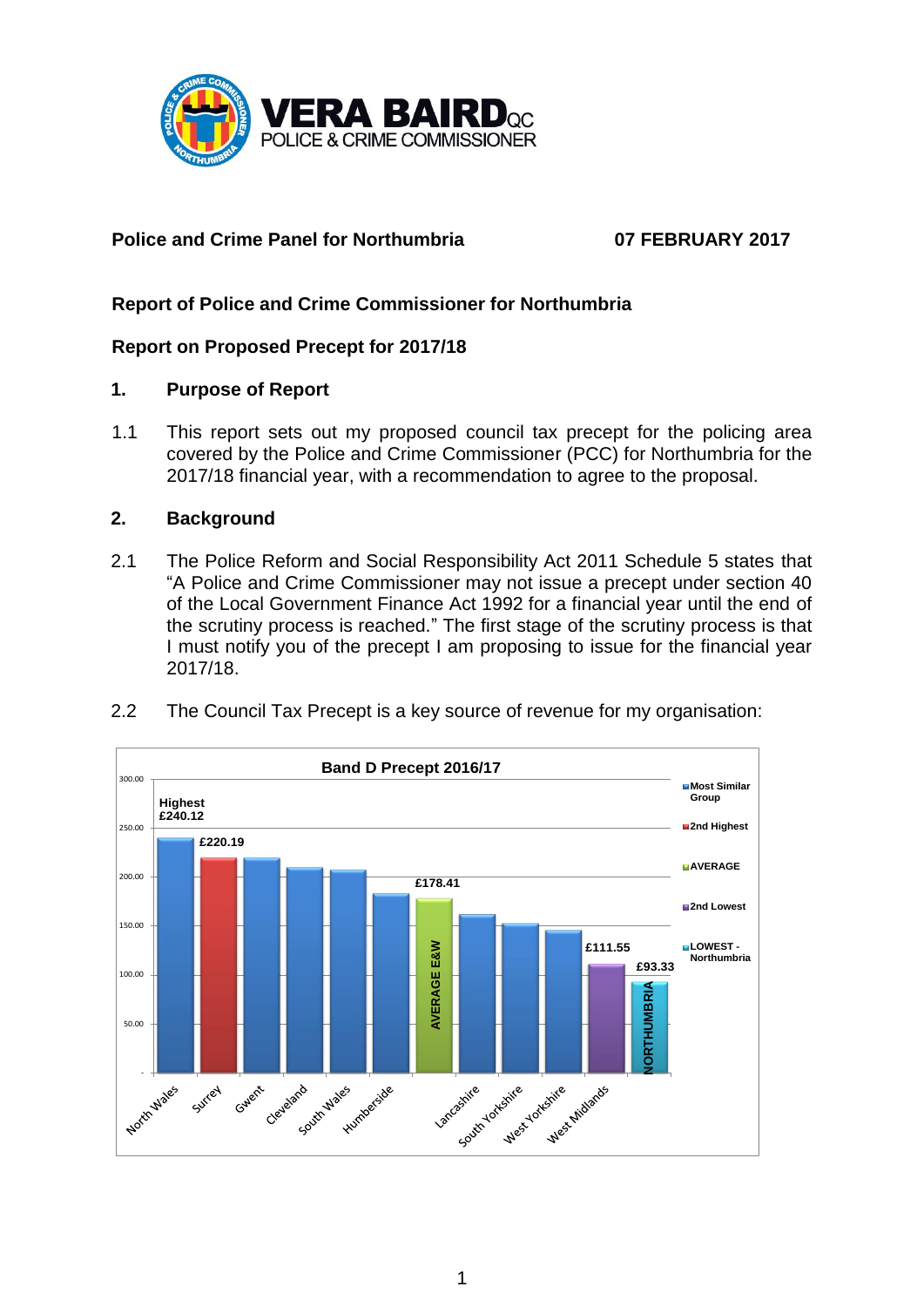- The Northumbria Band D precept charge of £93.33 is the lowest of any PCC in England and Wales by a very long way.
- The next lowest PCC precept is West Midlands at £111.55.
- The average precept is £178.41 and the highest is £240.12.
- The council tax precept raised over £34.9 million in 2016/17 equivalent to 700 police officers.
- Approximately 14% of our core resource funding in 2016/17, was derived from council tax and that percentage is increasing year on year as our core funding from central government is cut.

# **3. THE BUDGET AND SETTLEMENT**

- 3.1 The Home Office provisional 2017/18 police grant settlement stated that no force will receive a cut to their 'spending power' in 2017/18 when compared with 2015/16.
- 3.2 However, the reality is that Northumbria's grant has been cut by £3.0 million (1.4%) and the Home Office has set out a clear expectation that this cut will be met locally by tax payers through an increase to the precept of £5 to meet the shortfall.
- 3.3 The precept excessiveness rules for 2017/18 are unchanged against those in 2016/17. The majority of PCCs will be limited to a maximum 1.99% increase to their precept for 2017/18. The 10 PCCs with the lowest precept, of which Northumbria remains the lowest, have the flexibility to increase their precept by up to £5.
- 3.4 The council tax precept raised £34.947 million towards the total funding requirement for the PCC in 2016/17.
- 3.5 The Government has recognised that the local precept is a rich seam that it can use to make further cuts to our funding whilst claiming that the funding for Policing is being protected, and its latest 2017/18 settlement continues to demonstrate this.
- 3.6 The provisional settlement published in December 2016 clearly set out that due to increases in the tax base being accelerated in 2016/17 beyond the Governments CSR estimates, the Home Office were able to cut more from the core police grant in 2017/18.
- 3.7 The current financial climate remains a difficult and challenging one. Since 2010 we have seen unprecedented cuts to Police funding by the Government, significant top-slicing of local police funding and restrictions on precept increases. Northumbria were the hardest hit of any force in England and Wales over those years and looking forward over the current CSR period Government funding is set to reduce even further.
- 3.8 The severe restrictions on funding from central government are being delivered with the clear expectation that the shortfall is met locally by tax payers through the precept. Local precept income is therefore essential to maintain spending power and preserve the high standards of policing that we have in Northumbria.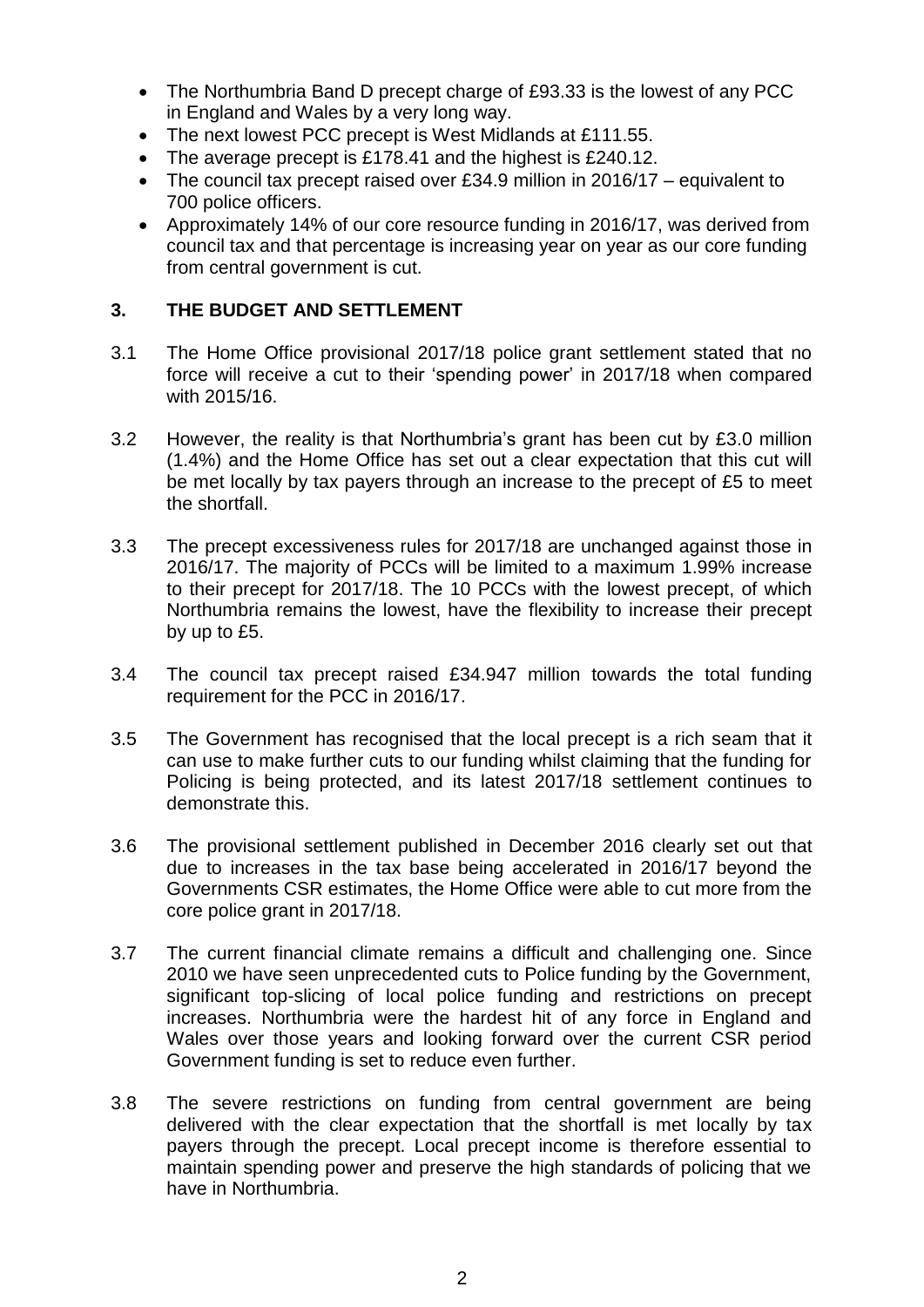3.9 The attached report at **Appendix 1** sets out the proposed revenue budget and capital programme for 2017/18 including my precept proposal, together with a review of the current year's budget position and future funding, and is fully aligned with the Medium Term Financial Strategy 2017/18 to 2020/21.

### **4. PRECEPT OPTIONS**

- 4.1 There are no Council Tax Freeze grants available for 2017/18.
- 4.2 The funding available through the maximum permissible precept increase of £5 on the tax base would provide an additional £2.570m in 2017/18. It would also increase the underlying precept base and would therefore provide further financial benefit in future years.
- 4.3 For context, an increase of £5 p/year for a Band D property equates to approximately 10 pence per week. For a large proportion of the residents in Northumbria, those in a Band A property, the actual increase will be less than 7 pence per week (£3.33 p/year).
- 4.4 It would take nearly 4 years of increases at £5 per year to match the 2nd lowest PCC precept (West Midlands).
- 4.5 During January 2017 I launched a consultation with the public on the precept, which closed on Monday 30th January 2017. I promoted the precept consultation through social media – both OPCC and Northumbria Police Twitter and Facebook. A press release was sent to all local media, many of whom ran the feature in local papers, urging residents to email their thoughts and views. In addition to this, it also featured in the media section of my website.
- 4.6 I chose to carry out a qualitative consultation, looking for the depth of feeling that respondents had about the proposal rather than a quantitative approach which has been used in the past. This also ensured that responses were provided by residents in Northumberland and Tyne and Wear area only.
- 4.7 Since October 2016, I have been consulting about the priorities in the Police & Crime Plan, and often police funding was mentioned – so although the information was gained through a different consultation, it has also been included in the precept findings.
- 4.8 Of the responses received from the public, over 80% were fully supportive of the increase in the average precept of £5.00 p/year. The responses show that Northumbria Police is held in high regard by many residents. There is clearly a sense of pride in our local policing service and it is clear that people want to ensure the services of the police are available if they ever need them. Comments made by respondents include:
	- I have no objection whatsoever to a rise in the Police Precept.
	- We fully support a £5.00 increase.
	- Without this increase then no doubt Police numbers will be further reduced and therefore the effectiveness of Northumbria Police further diminished. I fully support any plan to increase police funding and I would be more than happy to pay an additional £5 per year on my council tax.
	- Prepared to pay the increase to keep Northumberland safe.